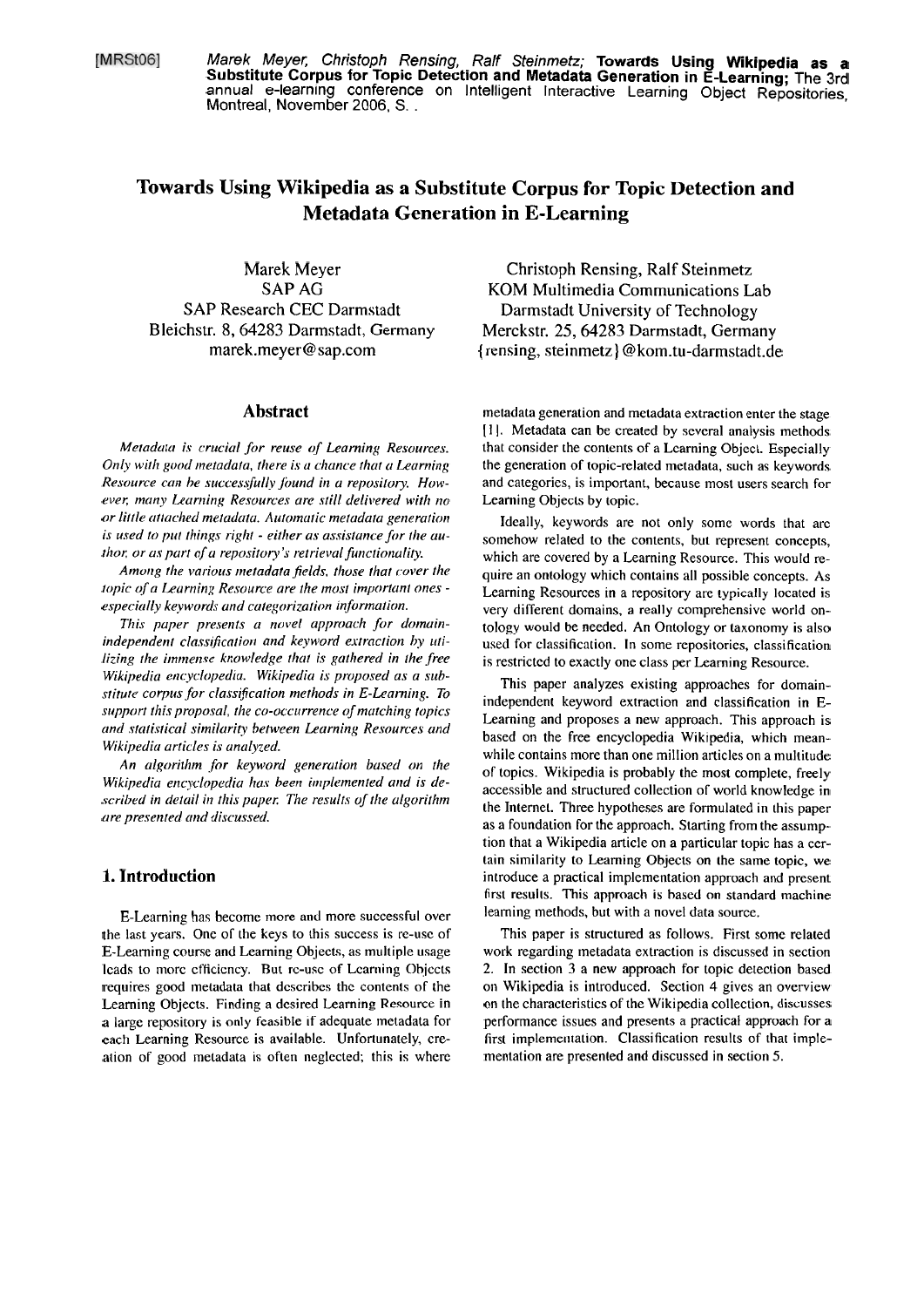## **2. Metadata Generation**

Metadata generation is a field of research that has been heavily worked on in the recent years. There arc many approaches for metadata generation for documents in general [10] and for Learning Resources in particular [1]. Metadata generation methods can be classified by the type of metadata to generate, by the sources that are used, by the required prerequisites and the applied methods.

Possible target metadata types are for example contentrelated metadata (such as title, keywords and categories) process-related metadata (author, creation date, version) or didactically metadata (leaming objective, target group, difficulty, activity level). Sources for metadata generation strongly depend on the target metadata types. Contentrelated metadata requires to analyze the contents of a document, whereas process metadata, such as author and creation date can be obtained From the authoring environment **[4].** In the following, existing methods for content-related metadata extraction will be discussed.

Content-related metadata is the most important type of metadata for retrieval of docurnents and especially Learning Resources. Common content-related metadata fields are title, keywords, classification and an abstract or brief description. Using these fields is usually more efficient than using full text search and produces more relevant search results. The discussion of methods will focus on keywords and classification. Keywords are terms that give a hint on the topics that are covered by a document; these keywords can be any words without restrictions. Classification, in contrast, is restricted to a fixed taxonomy or ontology, from which concepts can be taken to describc the contents of a document. Hence, the methods for generation of keywords and classification information also differ: for classification a mapping to known terms is required, whereas arbitrary words may be produced as keywords.

Classification problems are addressed by classification and clustering methods. Classification here means again that a document is assigned to one or multiple predefined classes. Clustering algorithms build new classes based on the similarity of documents.

Classification methods are a traditional focus of machine learning. If a large enough set of classified examples - also called corpus - is available, it can be used for training a system to automatically assign new documents to the existing classes. Examples for such systems are artificial neural networks, Support vector machines (SVM) and the nearest neighbor algorithm. These methods are also called supervised leaming, because desired outputs are known in the training phase. Another approach for classification of documents are rule-bascd Systems, such as the ontology-based metadata generation described in [ **131.** 

The unsupervised pendent to classification is clustering.

Clustering algorithrns calculate a distance between documents and build groups of documents, which are near to each other or have common attributes. A common clustering method is the K-means algorithm.

A inethod for clustering news articles is prcsented in **[9].** A set of 400 clusters is calculated based on the cooccurrence of entities, such as persons, organizations and places. Each of these clusters represents a hot topic that has been extensively discussed in the media.

Latent Semantic Indexing (LSI) is probabilistic method which is similar to clustering. Thc term-docurnent matrix of a set of documcnts is transformed into a low-rank approximation by merging terms to concepts. This transformation can be used to calculate the covered concepts of a document. However, the concepts produced by LSI do not necessarily have a real meaning. Therefore, LSI is not suited for generating human-interpretable classes or keywords[9]. Similar to LSI is the Random Indexing method, which lowers rank by using random dimensions[l I]. Random Indexing provides comparable results to LSI, but avoids the complex calculation of term co-occurrences.

Some approaches for classification of documents have been presented above - methods for keyword extraction will follow. Keyword extraction methods can be classified by their coverage: Domain-dependent methods are limited to a particular domain but usually provide better results. Domain-independent keyword extraction methods can be applied universally, but are less precise. Domaindependent methods are based on a domain model, which contains relevant terms for the particular domain. Documents are searched for these terms for dctermining keywords. [6] demonstrates how to build a domain model out of existing documents. Matsuo and Ishizuka havc introduced a domain-independent method for extracting keywords from a single document without having a large corpus of documents [8]. This approach is based on the specific distributional characteristic of terms.

Another method for extracting keywords from web pages is to exploit the structure of a document [5]. Opposing to the approaches above, Kruschwitz uses only those terms as keywords, that appear in at least two different contexts within a document; the considered contexts are mcta information, docurnent headings, document title and emphasized parts of a document.

To summarize this section, useful metadata generation methods exist for classification if a large corpus of documents is available for training. In the area of keyword extraction, some domain-independent approaches exist, but most of them also dcpend on a training corpus. Only the method of Matsuo and Ishizuka works domainindependently on a single document. Somc statistical methods can also be applied for keyword extraction in a domaindependent case.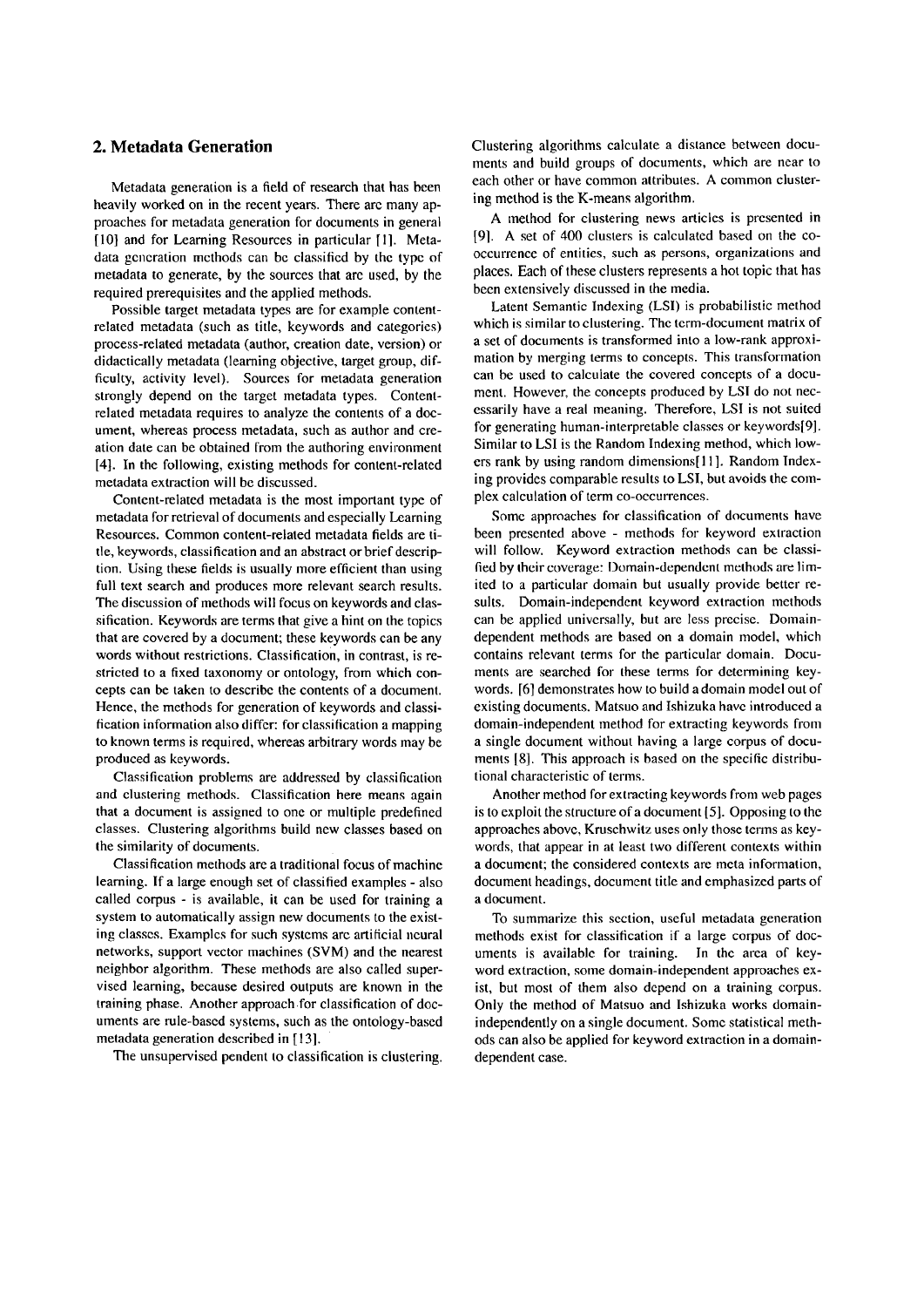## **3. Using Wikipedia as a Substitute Corpus**

As ihe last seciion has shown, classification of Learning Resources based on topics requires two prerequisites: predefined topic classes and a training corpus which contains several examples per class. There are good exemplary corpora for news articles for web pages, e.g. the Reuters corpora for news or the TREC corpora for web pages [7, 2]. For E-Learning repositories, however, there is no suitable corpus yet. One major problem of current E-Learning repositories is that they contain too few Learning Resources. Combined with thc fact, that Learning Resourccs are not rcstricted to a certain topic domain, but many cover any topic, there is only little hope that a suitable Learning Resource corpus for automated topic classification will be available in the near future.

Therefore, a new approach is proposed by this papcr. Instcad of a real corpus of Learning Resources, a substitute corpus shall be used, whose entities bear enough resemblance to real Learning Resources. The free encyclopedia Wikipedia [I41 is suggcsted as such a substitute corpus. Wikipedia is a frec, web-based encyclopedia, which is written and updated by a largc community of volunteers. This large community ensures that all topics that seem relevant to anyone already are or probably will be described by a Wikipedia article. Wikipedia also is available in several languagcs, is continually updated and still grows over time. By April 2006, the English Wikipedia database contained more than one million articles. But Wikipedia is not just a collection of articles: it also provides a classification system: Each article may be assigned to one or more hierarchically organized categories.

The important research question is: 1s Wikipedia suitable as a substitute corpus for Learning Rcsources? This paper addresses this question and works towards an answer. The underlying general hypothesis is:

#### **Hypothesis 1** (General Wikipedia Hypothesis)

Learning Resources and articles of the Wikipedia en*qclopedia both are knowledge transfer rexts. As such,*  they bear a resemblance. If a Learning Resource and a *Wikipedia cover the same topic, a similarity between them cair be ineasured.* 

If this similarity between Leaming Rcsources cxists, it should be exploitablc by Inforination Retricval methods. Therefore, statistical similarity measurements (e.g. a distance function in a document vector space) arc used as a basis to formulatc a morc spccific hypothcsis.

#### **Hypothesis 2** (Specific Wikipedia Hypothesis)

*Whenever a Learning Resource is statistically similar to a particular Wikipedia article, there is also a similarity in*  the covered topics. If the statistical similarity exceeds a cer*tain threshold, the Learning Resource covers the same or a closely reluted topic as the article.* 

This second hypothesis raises some additional questions. First of all, which statistical methods are suitable to deduce topic similarity from statistical similarity? Second, which minimal threshold value assures a sufficient accurate classification? And finally, the choice of topics and a definition of topic matching has to be defined.

Furthermore, there are large Learning Resources that cover multiple topics. For classification of these Leaming Resources, an additional definition of subtopics is helpful. For this purpose, each contiguous extract of a Learning Resource is regarded as a Learning Resource fragment.

#### **Hypothesis 3** (Fragment Hypothesis)

*Hypothesis 2 also applies accordingly to Learning Re*source fragments. Whenever a topic has been determined *as topic of a Learning Resource fragrnent, it is also considered to be a subtopic of the embracing Learning Resource.* 

If these hypotheses are true, they can serve as a foundation of using the Wikipedia as a substitute corpus for Learning Resource classification. Two basic classification approaches based on Wikipedia articles arc thinkable: Coarse classification using Wikipedia categories as classes or finegraincd classification by regarding each article - and thereby each individual topic - as one class. The second approach, regarding each article as a class, takes into account that cach article addresses exactly one well-defined and disambiguated topic; the article title is suited for naming the class.

Keyword generation is a further application of Wikipedia-based topic determination. Keywords for a Learning Resource should be a very brief description of the contents. If matching topics are determined for all relevant fragments of a Leaming Resource, the resulting topics and subtopics are very well suited as keywords. In contrast to most other methods, this approach does not depend on useful headlines or particular structures.

## **4. Proof-of-Concept Implementation**

For testing the hypotheses, a first implementation of the approach has been realized. Main goal of the implementation is to prove the first hypothesis and identify critical Factors for proving the second and third hypotheses. Hypothesis 1 expresses, that having a Learning Resource and a Wikipedia article about the same topic implicates a similarity of the two documents. That means that there is a CO-occurrence of topic similarity and document similarity. The hypothesis though does not specify the way similarity is ineasured. In Information Retrieval, a common method for determining the similarity of texts is to compare them in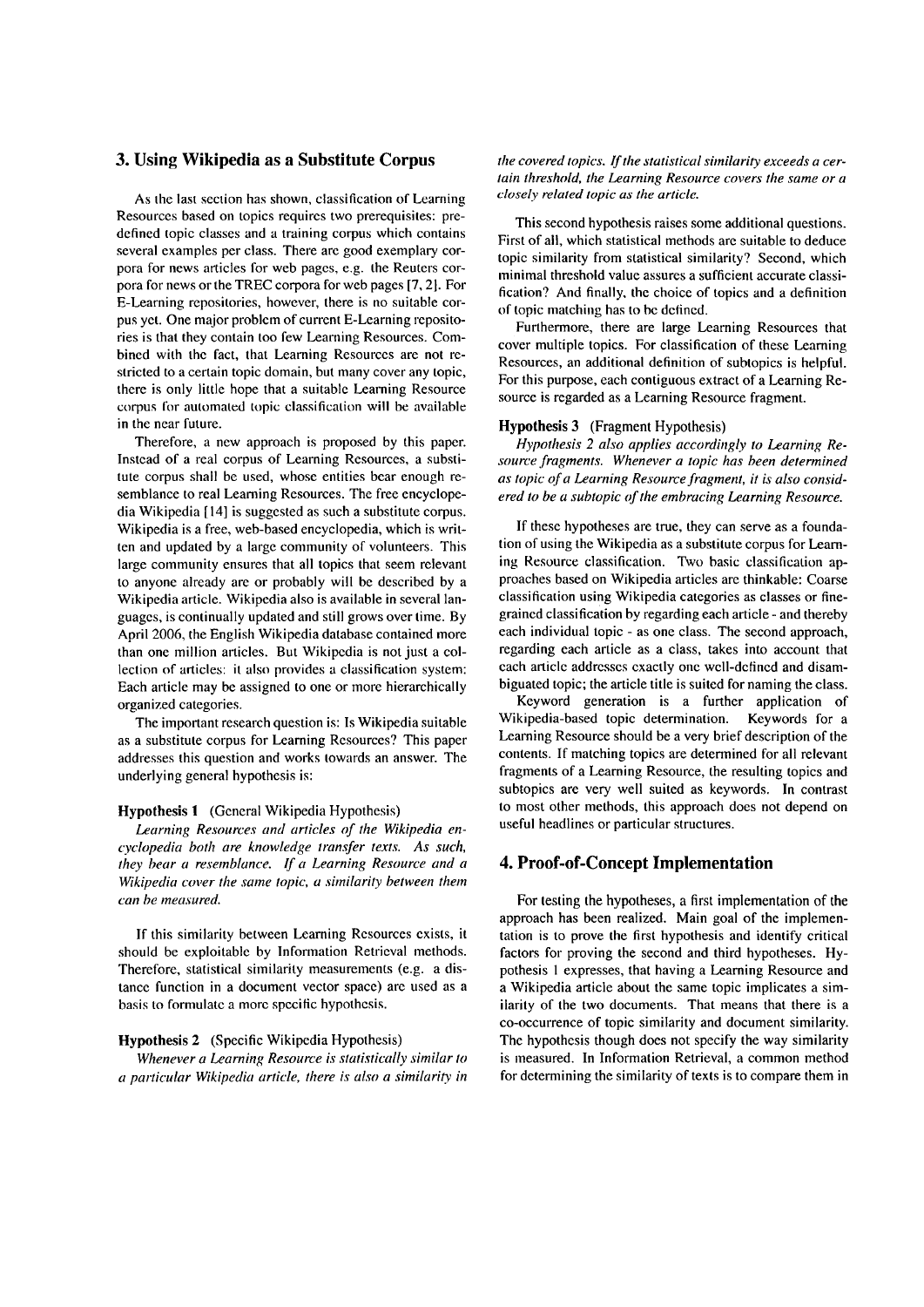

**Figure 1. Basic approach for finding similar Wikipedia articles.** 

**Table 1. Statistics on Wikipedia.** 

|                                | English  | German   |
|--------------------------------|----------|----------|
| Number of articles             | 1.3 M    | 435 K    |
| Articles $> 200$ char.         | 1.2M     | 422K     |
| Average article size [Bytes]   | 3133     | 3498     |
| Size of database dump (zipped) | $1.2$ GB | 524 MB   |
| Size of database dump (plain)  | $5.2$ GB | $2.0$ GB |

a Vector Space Model (VSM) [12]. Hence, this method is also applied for the first proof-of-concept implementation. For proving the first hypothesis, it is not necessary to identify the method that calculates similarity best; a method that providcs a good similarity function is sufticicnt.

For the first test, a Learning Resource on the topic "Network Calculus" is used. There is also a Wikipedia article available on that topic. To determine if there is a significant similarity between both documents, the Learning Resource is compared to all existing Wikipedia articles (cf. Fig. 1). Hypothesis 1 can be assumed true if the similarity of the Learning Resource to the "Network Calculus" article is significantly higher than the average similarity values. For proving Hypothesis 2, the "Network Calculus" article would be required to be the best-matching article.

As the Wikipedia-based topic detection approach is targeted not only for repositories, but also for client-side classification and metadata generation, the implementation should be designed with regard to thc run-time performance workstations.

#### **4.1. Analysis of Wikipedia**

Before starting the design process, some characteristics of the Wikipedia encyclopedia have been analyzed. Some up-to-date statistics on the size and usage of Wikipedia in different languages can be found online [15]. This paper focuses mainly on the English version, and as comparison also on the German one. As of June 2006, the English Wikipedia contains about 1.300.000 articles; for the German Wikipedia version, 435.000 are listed. Most of these articles contain at least 200 visible characters.

For further considerations and an implementation the provided complete databases dumps havc been downloaded.

| Table 2. Number of terms per range of docu- |  |  |  |
|---------------------------------------------|--|--|--|
| ment frequencies.                           |  |  |  |

| <b>Document</b> frequencies | Terms (EN)     | Terms (DE)     |
|-----------------------------|----------------|----------------|
|                             | 1.898.542      | 1.598.058      |
| $\overline{2}$              | 518.047        | 360.442        |
| 3                           | 223.730        | 163.643        |
| $4 - 5$                     | 204.943        | 160.157        |
| $6-10$                      | 186.834        | 156.739        |
| $11 - 20$                   | 116.379        | 102.823        |
| $21 - 30$                   | 45.387         | 40.750         |
| $31 - 50$                   | 40.761         | 373.04         |
| $51 - 100$                  | 34.540         | 32.356         |
| $101 - 1.000$               | 43.495         | 39.514         |
| 1001-10.000                 | 9.668          | 7085           |
| 10.001-100.000              | 2.421          | 1041           |
| 100.001-200.000             | 140            | 47             |
| 200.001-300000              | 20             | 16             |
| 300.001-400.000             | 5              | 80             |
| $400.001 - \infty$          | $\overline{7}$ | $\overline{2}$ |
|                             | 3.324.919      | 2.699.985      |

For the English version, the database dump from the 20th of April 2006 is used. The German database dump dates from the 4th of June. Once the database dumps are unzipped into plain XML files, they consume several Gigabytes of disk space (see Table 1). The dumps contain pages which do not represent articles, but special pages, images pages or redirects - these pages are not included as articles throughout this paper.

Important for processing text documents in the Vector Space Model are terrns. We consider only one-word terms; common stemming algorithms are used to map words 10 their basic word stem. We have counted the document frequency for each occurring term. The document frequency indicates in how many different articles a term occurs. Table 2 presents the number of terms that fall into different ranges of document Frcquencies for the English (EN) and German (DE) version of Wikipedia. In sum, there are over 3 million different terms in the English Wikipedia. But more than half of the terms occur in only one article. On closer examination, most of these tcrins scem to be words Frorn different languages, fantasy words or unfamiliar names. All terms that occur in at most two documents form two-thirds of the whole vocabulary.

## **4.2. Performance Considerations**

The implementation is considered to run on typical workstations. We therefore assume a computer with a 3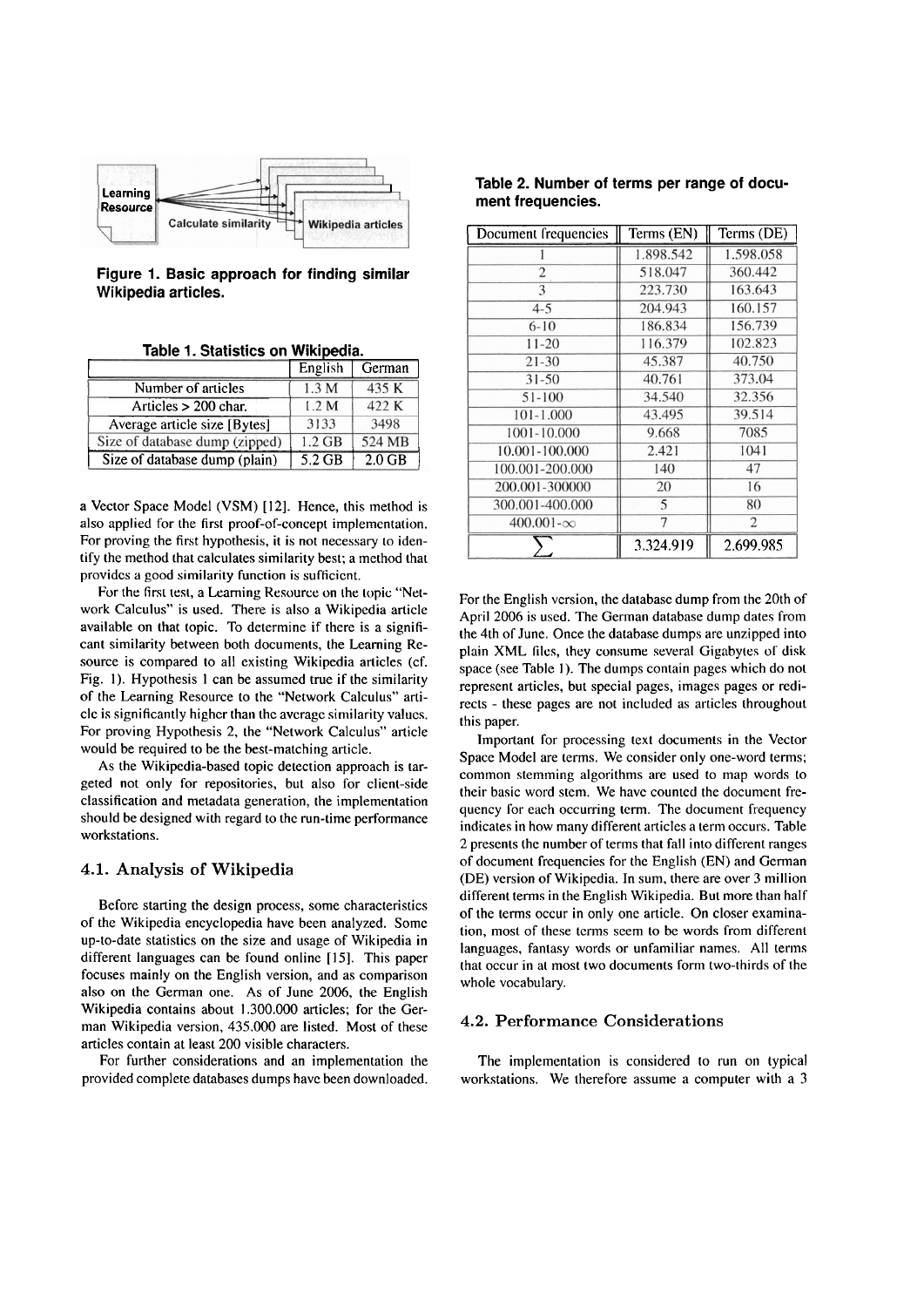GHz desktop CPU. 2 GB main memory and Java as programining language as the target platform. Due to the opcrating system, overhead and other influences, only 1 to 1.5 GB of RAM are effectively available for an application. Furthermore, performing the algorithm on a workstation usually implies, that a user is sitting in front of the computer and waiting for a result; this leads to a desire for fast execution. Real-time behavior - dclivering results within some seconds - should be aimed at as optimum. Based on these conditions, performance considerations are discussed in this section.

The three most important reasons for performancc bottlcnecks arc

- Disk memory
- Size of in-memory representation
- Structure in-memory representation

High consumption of disk space also means many disk operations, which are very slow. The sizc of RAM footprint mainly matters if the amount of required memory exceeds the RAM size - in this case expensive swapping is needed. And finally, the structure of the run-time representation of data has an impact on the complexity of the comparison algorithm.

Assume that a non-optimized Vector Space Model implementation is used. The original English Wikipedia database dump is 5 GB. A rule of thumb for the dimension of a document classification indices is to multiply the size by two; this leads to an index size of I0 GB - definitely too large for the target main memory. A memory size optimization is required.

Second, consider the calculation effort to compute a simple distance calculation - the inner product of two vectors in the VSM. For thc ease of estimation, the number of articles is rounded down to 1.000.000 articles and the number of dimensions down to 3.000.000. A total number of 1.000 Learning Resourcc fragments is assumed. As a result,  $3 \times 10^{15}$  floating point multiplications have to be calculated. If one multiplication is executed per CPU cycle, the algorithm runs for about 277 hours. The execution time is also inappropriate and has to be decreased.

Of Course, somc information retrieval libraries provide generic performance optimizations. But the known characteristics of the particular application can be utilized for a tailored optimization. This means especially to find an accurate trade-off bctwcen memory consumption, execution time and classification quality. Objectives for the implementation are

Make run-time representation small enough to fit completely into main-memory



**Figure 2. Calculation of similarity values.** 

- Optimize in-memory structure and algorithms for fast execution
- Reducc consumption of disk space to minimizc disk operations

## **4.3. Implementation**

The implementation is based on a Vector Space Model. All words that are used in any Wikipedia article are used as dimensions after a stemming algorithm and a stop list have been applied. Java 1.5 has been chosen as programming language.

In a preparation phase, all Wikipedia articles are transformed into document vectors. First the whole Wikipedia database is scanned for all used words. The stemmed forms of these words are stored as a global word list that serves as a description of the vector space dimensions. In a second pass over the database dump, a vector is created for each article. The vector is weighted by EIDF and normalized to a length of 1. The resulting article vectors are stored to disk. This preparation step has to be performed only once per version of thc database dump.

At run-time, all article vectors are read into main memory again. Then a Learning Resource is divided into several fragments. For each of these fragments, the contained text is extracted and transformed into a document vector; this transformation is performed analogue to the previous transformation of articles. Each fragment vector is compared to all article vectors. Currently, the inner product is applied as similarity function (see Fig. 2). The highest matches for each fragment are interpreted as classification result. Depending on the rnode, either a fixed number of matches or all matches with a similarity value above a certain threshold are used.

In the following, some of the implementation details are explained.

Top priority is to reduce memory consumption. First of all, a sparse vector representation is used, which means that only non-zero elements of vectors are stored. Considering, that most articles contain only some hundred different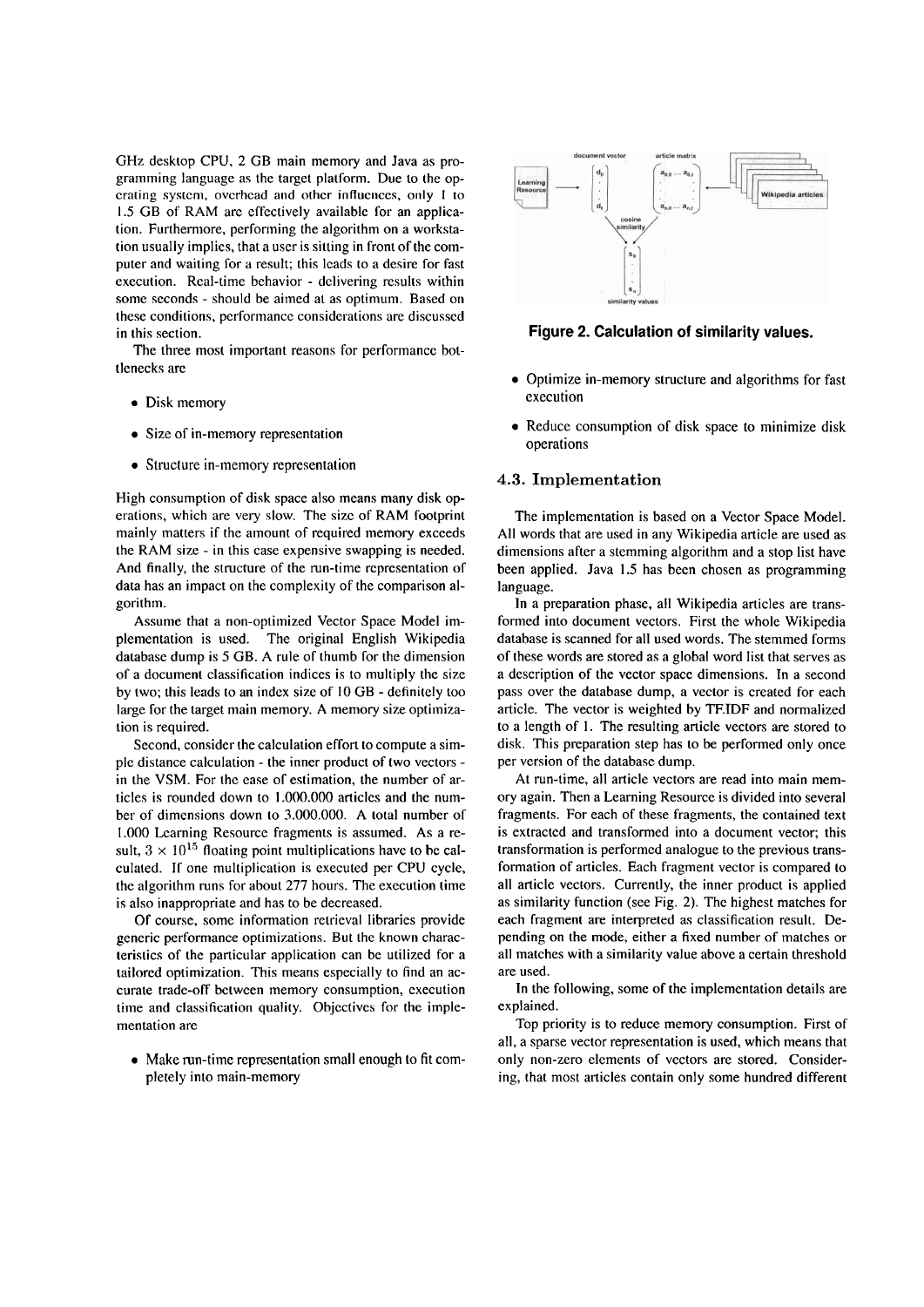words out of the vocabulary of 3 million words, the effect is significant. Also, the precision of vector elements has been minimized in favor of low vector sizes: using the data typc float instead of double saves 25% of memory consurnption after all.

As a first approach, the number of vector space dimensions has becn rcduccd. The vector dimensions represent the words that occur in a document; hence a decision to reduce the number of dimensions has to take into account the relevance of different words. A common method is to remove words with a very high document frequency, because they are considered to have only little relevance. Furthermore, subsection 4.1 has shown, that a very large amouni of words occur in only onc or two articles. On the one hand, rare words generally are considered to have a very high significance. On the other hand, in the case of Wikipedia articles, most of these terms seem to be names, words from a foreign language or misspellings. Also, a term, which occurs in only one or two articles, might be a rather unknown word. Removing terms with a document frequency of only 1 and two could significantly decrease the nurnber of dimensions. The implementation allows to define minimum and maximum document frequencies to minimizc the vector space dimensions. However, because a sparse vector format is used, removing very frequent terms saves much more memory than removing very rare terms.

The run-time representation of article vectors is realized using the Compressed Sparse Row (CSR) format, which contains only none-zero valucs plus two index vectors: a column index, which determines the position within a vector, and a row index which indicates where each vector starts [3]. Vectors of Learning Resource fragments are stored as hash tables. Each hash table entry represents a non-zero element of the vector; the element position within the vector is used as key for allowing fast random access to non-zero elements.

Based on the CSR representation for article vectors and a hash table representation of Learning Resource fragment vectors, an optimized algorithm for calculating the similarity has been implemented. Goals for the implcmentation have been a low complexity and the optimal usage of CPU cache. Most of the calculation effort for determining the inner product (cosine similarity) of two vectors might be wasted on multiplying zeros by generic implementations. As a consequence, the product algorithm does not itcrate over all elements of a vector, but only over the non-zero elements of the CSR representation. The column index is used to obtain the corresponding element from the fragment's hash table. This algorithm also makes good use of the CPU cache, because the fragment vectors may rcmain in the cache for the complete calculation, whereas each article vector is transferred into the cache only once for a short time.

#### **Table 3. Size of Wikipedia articles after transformation into Vector Space Model.**

| Language | Used terms (doc. freq.) | Size of VSM data |
|----------|-------------------------|------------------|
| English  | 3 - 2M                  | $1.12$ GB        |
| German   | aľ                      | 630 MB           |
| German   | $3 - 200K$              | 558 MB           |

The file format for article vectors is a sparse vector format again. Because of the large amount of data, a binary format instead of thc more common plain text format has been chosen. Each vector contains the key (identifier) of the Wikipedia article, the number of non-zero elements and uses 8 Bytes per non-zero element (4 Bytes for index and 4 Bytes for the value). Hence, an article, which contains about 100 different words, needs 808 Bytes disk storage.

## **5. Test Results and Interpretation**

For the English and German Wikipedia databases have been transformed into the Vector Space Model for first tests. The used word Iists have been varied to find out the effect of reduced vector space dimensions. For cxarnple, from thc German Wikipedia all words that occur in less than three documents or more than 200.000 documents have been removcd. Thc rcsult was that thc word list itsclf significantly shrinks, but the vector information decreases only slightly from 630 MB to 558 MB. Some sizes of VSM representations are given in Table 3. However, determining the impaci on classification performance would require a largescale experiment. For the English version, only a limited word list has been used because of limited main memory resources. The transformation process is very time consuming and took about two days for the Gcrman Wikipedia and four days for the English Wikipedia on a standard workstation.

In contrast, the run-time performance of the classification algorithm is faster. Perforrning a classification of an English sample Learning Resource took about 30 minutes. However, the bottleneck is the transfer of data from disk into main memory. 28 minutes were consumed by loading the article vectors, but only 24 seconds were needed for determining the similarity between a given Learning Resource vector and all articles. Creating a vector representation of a text document has taken less than one second. The total time of the method is quite high. But once the vector data is available in main memory, the classification works at an acceptable speed.

For the sample Learning Resource on "Network Calculus", one vector for the whole course has been created. This vector has been used as input for the classification method.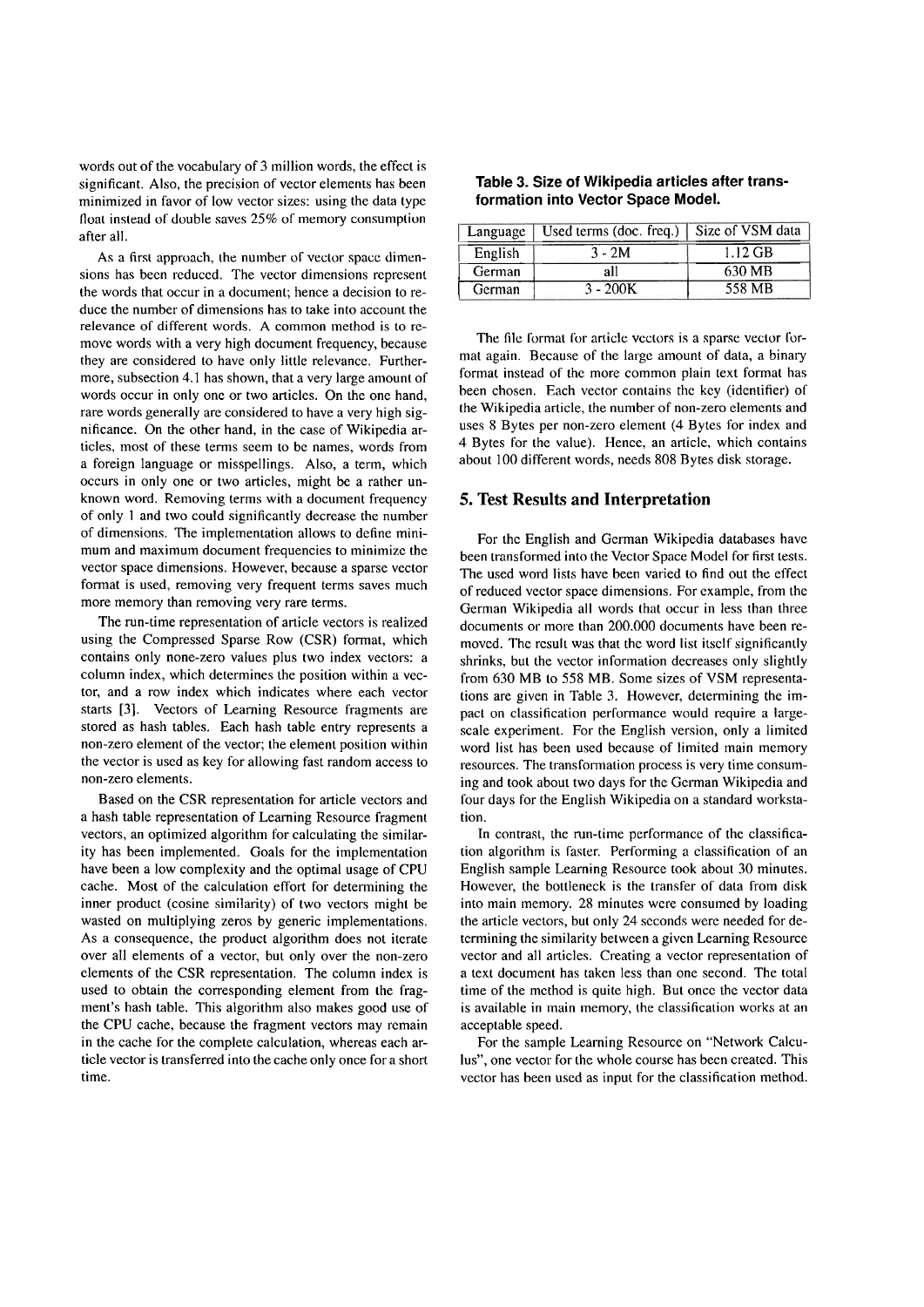**Table 4. Result of topic classification for "Network Calculus" course including category pages.** 

| Article                    | Similarity |
|----------------------------|------------|
| Category: Algebraic curves | 0.445      |
| Network calculus           | 0.397      |
| Category: Economics curves | 0.320      |
| Category: Elliptic curves  | 0.285      |
| Singularity (mathematics)  | 0.279      |
| Singular points            | 0.278      |
| <b>Curved Bar</b>          | 0.272      |
| Category:Spirals           | 0.271      |
| Category: Packets          | 0.258      |

For testing the first Hypothesis, the similarity value for the article "Nctwork Calculus was of interest. The measurement has produces a similarity of 39.66% for that article, whereas the average similarity value was only 1.17%. The most similar articles are listed in Table 4. This result supports Hypothesis 1.

The classification results show some interesting characteristics. First of all, category pages - which had not been removed from the articles database before - are obviously overrated. This can be explained by the different Iinguistic structure of category pages: **A** category page consists mainly only of titles of several related articles; therefore it contains many high-rated keywords, in contrast to those words in natural language, which have less significance. Nevertheless, the classified categories are not completely off-topic, because the network calculus course uses mathematical curves for modeling network traffic.

If category pages are removed from the result list (see Table 5), "Network Calculus" is the article with the highest similarity to the given Learning Resources. Furthermore, the next regular article in the list has a similarity value of only 28%, which is inore than 10% lower than the correct match. If the top match is used, the Wikipedia-based classification method provides a good result for this sample coursc. Using a threshold of one third (33%) shows the same result. For making a general statement on how to best select topics for metadata, another test with a larger set of Learning Resources has to be carried out.

#### **6. Conclusions and Outlook**

This paper has introduced a new approach for metadata generation based on using the Wikipedia encyclopedia as a substitute corpus. This approach uses standard machine learning technology, but with a different data source. The test results that have been presented are very promising.

**Table 5. Result of topic classification for "Network Calculus" course without category pages.** 

| Article                   | Similarity |
|---------------------------|------------|
| Network calculus          | 0.397      |
| Singularity (mathematics) | 0.279      |
| Singular points           | 0.278      |
| Curved Bar                | 0.272      |
| Average similarity        | 0.012      |

Three hypothesis have been postulated as a foundation of the Wikipedia-based approach. The first two hypotheses have been supported by test results: The comparison of a Learning Resource with Wikipedia articles can be used for deterrnining the topic of the Learning Resource. This information can be used either for classification or for generating keywords for a metadata record. For proving the hypotheses, further expanded tests will be required, including a consideration of statistical significance.

However, the approach might produce results only for a particular granularity of Learning Resources. This has to bc checked in further experiments. For large Learning Resource, which covers a variety of topics, the approach might possibly produce less accurate results. Therefore, the third hypothesis becomes relevant. Subtopics for several fragments of a Learning Resource can be determined; then an overall topic is built out of fragment subtopics. The links betwecn Wikipedia articles might be used to find the overall topic. Also, subtopics of fragments may be used as keywords for the Learning Resource metadata.

Some additional ideas have to be tested if they can improve the classification method. For example, different similarity functions, such as binary comparison or a word recall rate, have to be evaluated. Furthermore, if a topic domain of Learning Resources to classify is already known in advance, the corpus for comparison could be limited to articles of that particular domain. The domain-limited corpus for classification of Learning Resources on rnedical science could for instance be much srnaller than the general purpose corpus.

## **7. Acknowledgments**

This work is supported by the Gerrnan Federal Ministry of Economics and Technology in the context of the project Content Sharing.

## **References**

[I] S. Bergstraesser. Automatisierung der Erstellung von Metadaten. Diploma thesis, Darmstadt University of Technology,